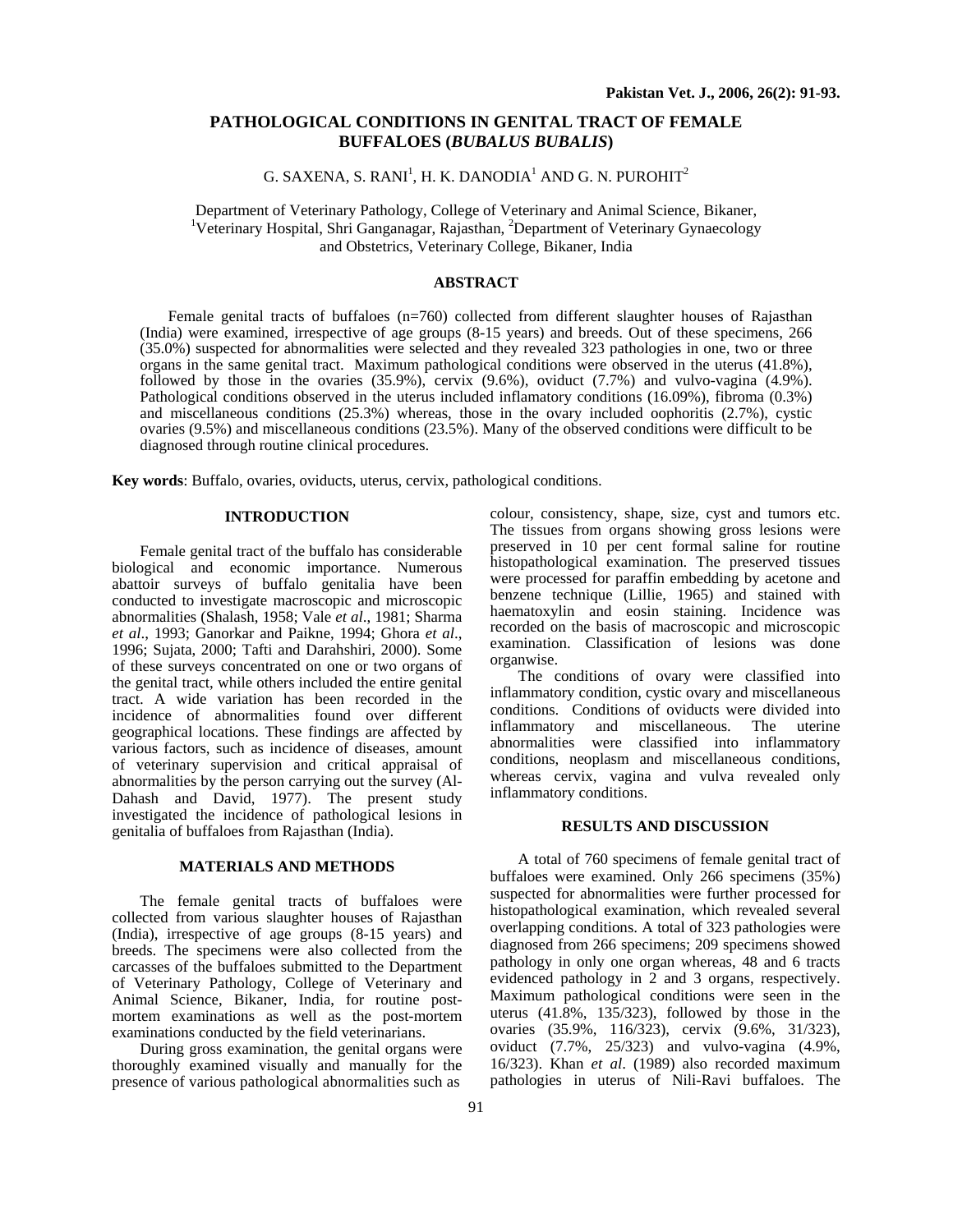Pathological conditions in the uterus were recorded in 41.8 per cent cases which were slightly higher than that recorded by Mukherjee (1980). In available literature, this incidence varies from 2.82 (Rao and Rajya, 1976) to 58.00 per cent (Tafti and Darashiri, 2000). The incidence recorded in the present study was towards the higher range which might be due to aged infertile or sterile buffaloes which were usually slaughtered. In the present study, the chronic affections of uterus predominated which might be the outcome of acute conditions, ultimately making the animals infertile and suitable for slaughter.

Endometritis was classified into acute, subacute and chronic forms. A similar pattern of classification of endometritis was described by Sharma *et al*. (1993) and Tafti and Darashiri (2000). Acute endometritis was observed in 0.3 per cent genitalia, whereas 0.34 per cent cases of acute endometritis were observed by Dwivedi and Singh (1975) while a higher incidence of 5.70 per cent was observed by Mukherjee (1980). Khan *et al*. (1989) recorded endometritis in 75 out of 490 organs of Nili-Ravi buffaloes. Subacute endometritis was seen in 1.54 per cent cases, while 1.90 per cent incidence of subacute endometritis was reported by Mukherjee

**Table 1: Pathological conditions observed in uterus and ovaries of female buffaloes** 

| aterus and ovaries or remare buildroes<br>Name of pathological | No. of         | Percentage |
|----------------------------------------------------------------|----------------|------------|
| condition                                                      | specimens      |            |
| Uterus                                                         |                |            |
| Endometritis                                                   | 29             | 8.97       |
| Metritis                                                       | 23             | 7.12       |
| Neoplasm (fibroma)                                             | 01             | 0.30       |
| Uterine atrophy                                                | 30             | 9.28       |
| Adenomyosis                                                    | 16             | 4.95       |
| Perimetrial cysts                                              | 9              | 2.78       |
| Mucometra                                                      | 8              | 2.47       |
| Hydrometra                                                     | 6              | 1.85       |
| Endometrial glandular                                          | 5              | 1.54       |
| hyperplasia                                                    |                |            |
| Cystic glandular hyperplasia                                   | 3              | 0.92       |
| Adenomatous hyperplasia                                        | $\overline{c}$ | 0.61       |
| Subepithelial haemorrhage                                      | $\overline{c}$ | 0.61       |
| Mummified fetus                                                | $\mathbf{1}$   | 0.30       |
| Total                                                          | 135            | 41.8       |
| Ovary                                                          |                |            |
| Oophoritis                                                     | 9              | 2.78       |
| Cystic ovaries                                                 | 31             | 9.59       |
| Parovarian cysts                                               | 11             | 3.40       |
| Persistent corpora lutea                                       | 10             | 3.09       |
| Ovarian hypoplasia                                             | 10             | 3.09       |
| Sub-active ovaries                                             | 24             | 7.43       |
| Sclerosed ovaries                                              | 8              | 2.47       |
| Follicular atresia                                             | 9              | 2.78       |
| Anovular chord                                                 | 1              | 0.30       |
| Folliculoids                                                   | 3              | 0.92       |
| Total                                                          | 116            | 35.9       |

(1980). Chronic endometritis was observed in 7.4 per cent cases, while in available literature incidence of chronic endometritis varied from 12.00 (Dwivedi and Singh, 1975) to 19.20 per cent (Mukherjee, 1980). The overall incidence of endometritis recorded in the present study closely resembles the value recorded by Khan *et al*. (1987). However, in other studies the incidence of endometritis varied from 1.15 (Ghora *et al*., 1996) to 39 per cent (Tafti and Darashiri, 2000). Metritis was observed in 7.1 per cent cases during the present study, while an incidence of 9.60 per cent was recorded by Mukherjee (1980).

Uterine fibroma was observed in one (0.3%) case, while Rao and Rajya (1976) reported uterine fibroma in 0.01 per cent cases. Hydrometra and mucometra were observed in 1.85 and 2.47 per cent cases, respectively. Sharma *et al*. (1993) reported hydrometra in 2.60 per cent cases and Khan *et al*. (1992) reported mucometra in 3.33 per cent cases. However, in other studies, incidence of hydrometra varied from 0.10 (Ghora *et al*., 1996) to 10.22 per cent (Khan *et al*., 1987).

Endometrial glandular hyperplasia was seen in 1.54 per cent cases which included 0.92 per cent cases of cystic glandular hyperplasia and 0.61 per cent cases of adenomatous hyperplasia. Previous studies have recorded nearly similar incidence (Nair and Raja, 1976; Tafti and Darashiri, 2000).

Adenomyosis was observed in 4.95 per cent cases. Similar incidence was recorded by Tafti and Darashiri (2000). However, considerably lower incidence has been recorded in other studies (Rao and Rajya, 1976; Nair and Raja, 1976; Ghora *et al*., 1996)

Similar to the previous findings (Dwivedi and Singh, 1975), atrophy of uterus was seen in 9.28 per cent cases. Uterine atrophy probably results from poor nutrition in buffaloes that have been infertile due to pathological conditions.

Subepithelial haemorrhage in uterus was seen in 0.61 per cent cases, while Nair and Raja (1976) recorded 0.24 per cent incidence of subepithelial haemorrahage. Mummified foetus was observed in one (0.3%) case. Nair and Raja (1976) recorded mummified foetus in 0.08 per cent cases. Higher percentage of mummified foetus during the present study might be due to comparatively less number of genitalia examined.

Incidence of perimetrial cyst was 2.78 per cent in the present study. Sharma *et al*. (1967) reported 2.90 per cent incidence of external cyst in uterus, whereas Khan *et al.* (1989) recorded inclusion cysts in perimetrium of four genitalia out of 204 reproductive organs showing pathologies.

The pathological conditions in ovaries included inflamatory conditions (2.78%), cystic ovaries (9.59%) and miscellaneous conditions. The cystic conditions included follicular cysts (8.0%) and cystic corpora lutea (1.5%). Various miscellaneous types of pathologies observed in ovaries are shown in Table 1.